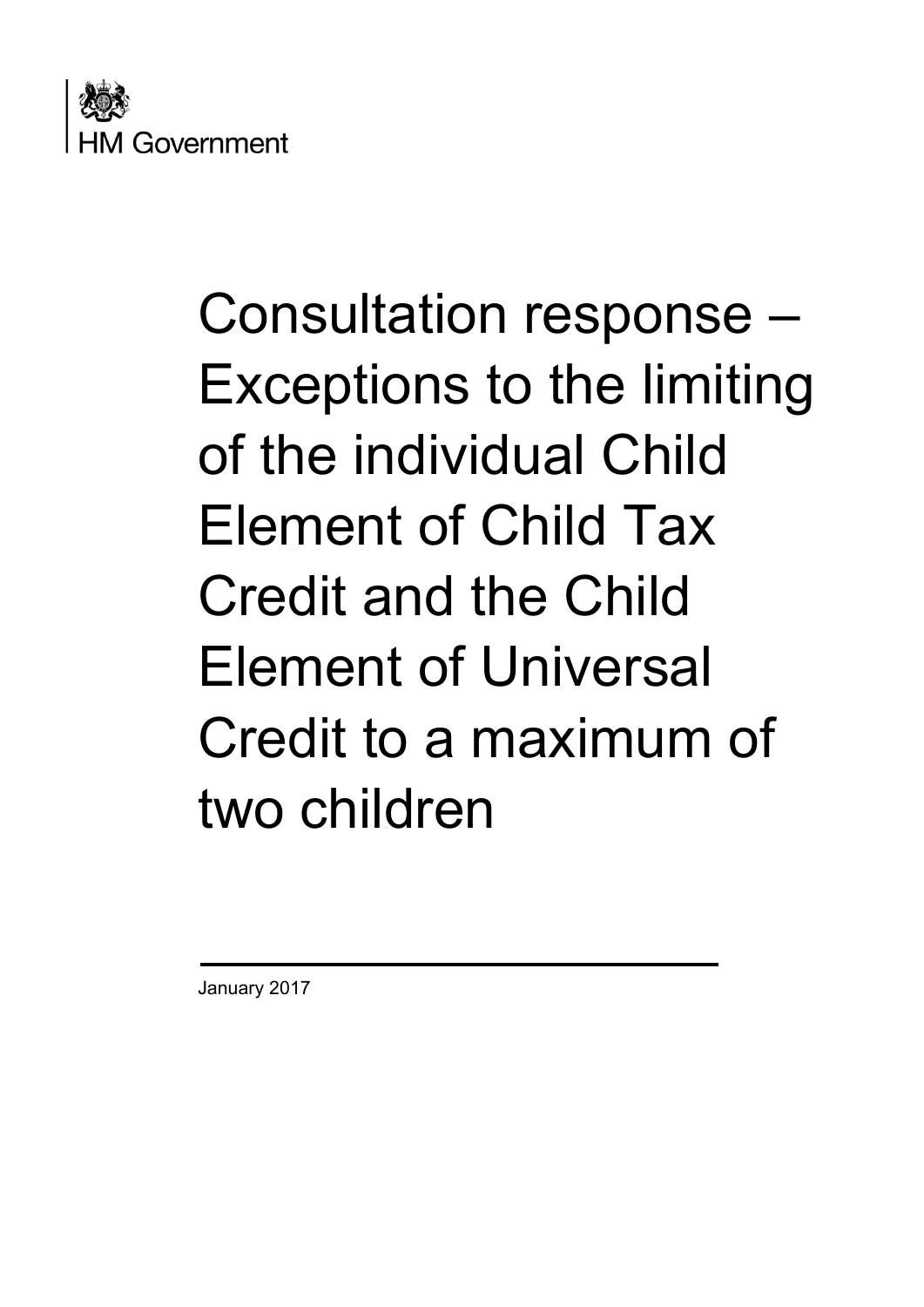# **Contents**

| Determining whether a child is likely to have been conceived as a result of rape 8 |  |
|------------------------------------------------------------------------------------|--|
|                                                                                    |  |
|                                                                                    |  |
|                                                                                    |  |
|                                                                                    |  |
|                                                                                    |  |
|                                                                                    |  |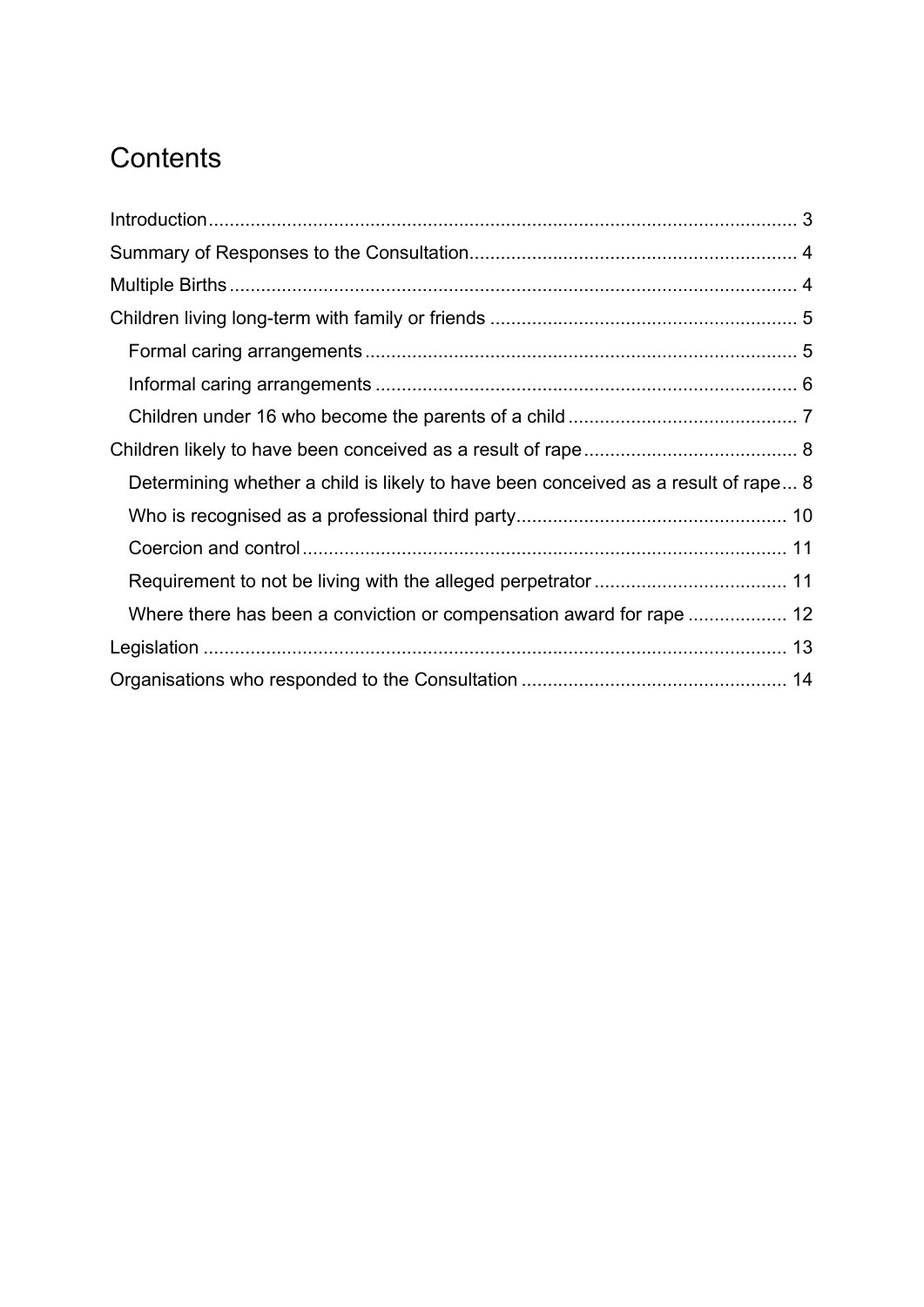# <span id="page-2-0"></span>Introduction

- 1) The Welfare Reform and Work Act 2016 restricts the number of children or qualifying young persons<sup>[1](#page-2-1)</sup> in respect of whom the Child Element in Universal Credit and the Individual Child Element in Child Tax Credit is payable to a maximum of two. At the Summer Budget 2015 when the Chancellor announced the policy and during the passage of the legislation through Parliament four exceptions to this policy were announced (https://www.gov.uk/government/topicalevents/budget-july-2015).
- 2) We asked people to send us their views in relation to the detailed design and implementation of these four announced **exceptions**. The consultation (*Exceptions to the limiting of the individual Child Element of Child Tax Credit and the Child Element of Universal Credit to a maximum of two children – Public Consultation*) was published on GOV.UK. It ran from 21 October 2016 to 27 November 2016 and we alerted around 100 organisations across the UK who might have an interest in the policy.
- 3) We received 82 responses with around 50 from organisations. We would like to thank all those who responded. The organisations who responded are listed in Annex A.
- 4) Many of those who responded did so to comment on the overall policy, impacts on claimants and other potential exceptions. The policy to limit entitlement to the Child Element in Universal Credit and the individual Child Element in Child Tax Credit was legislated for by Parliament in the Welfare Reform and Work Act 2016. When bringing forward the legislation the Government set out its intention to restore fairness in the benefit system between those receiving benefits and those funding the system, with those on benefits having to make the same financial decisions as those supporting themselves solely through work. An impact assessment was published shortly after the introduction of the legislation to Parliament. Therefore comments in consultation responses addressing only the overall policy itself are not reflected in this document. In relation to other potential exceptions, the Government's view is that the announced exceptions cover the circumstances where parents or carers of children are not in the same position to make choices about the number of children in their family as others are.
- 5) This publication:
	- summarises the main points made in response to our specific questions;
	- records the Government's response to them; and
	- announces some amendments to the implementation of the exceptions as a result.

<span id="page-2-1"></span><sup>-</sup><sup>1</sup> References to children throughout this document also include qualifying young persons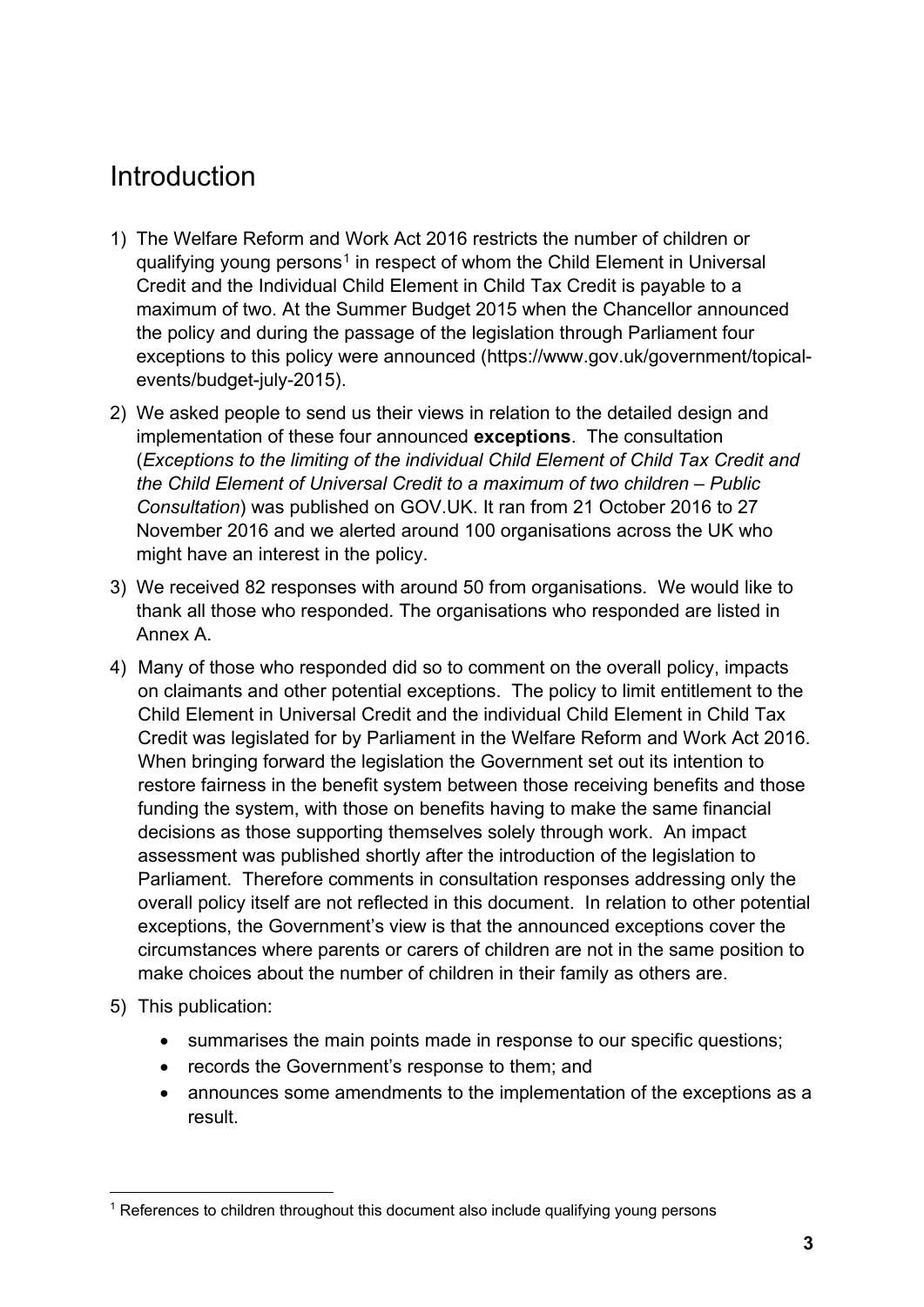# <span id="page-3-0"></span>Summary of Responses to the Consultation

6) The *Exceptions to the limiting of the individual Child Element of Child Tax Credit and the Child Element of Universal Credit to a maximum of two children – Public Consultation* contained 10 questions. Not everybody responded to all the questions and some gave general views, these have been summarised under the question they best addressed.

# <span id="page-3-1"></span>Multiple Births

7) The Government announced at Summer Budget 2015 that children born in a multiple birth would be exempt from the policy in both Child Tax Credit and Universal Credit if there were previously fewer than two children in the household. This is on the basis that families will not be able to plan for a multiple birth when considering whether they can afford to look after an additional child. The exception would not apply if there were already two or more children in the household prior to the multiple birth.

#### **Question 1. Do you have any views on the proposed model for multiple births?**

- 8) The majority of respondents agreed with this principle.
- 9) However, some concern was expressed for families which already have two children and then have a multiple birth, as they too are unable to prepare for this situation. These respondents thought it unfair that the children born out of this multiple birth would not also be exempt.
- 10)Government Response: The Government has considered the additional burdens and expense a multiple birth can entail and the fact that whilst a family may choose to have one additional child and bear the cost of that child, they do not generally choose to have a multiple birth. We have therefore decided to expand this exception so the child element is awarded for all third or subsequent children in a family born as part of a multiple birth, other than the first born. Where the first child of the multiple birth is either the first or second child in the household, a child element will also be awarded for that child.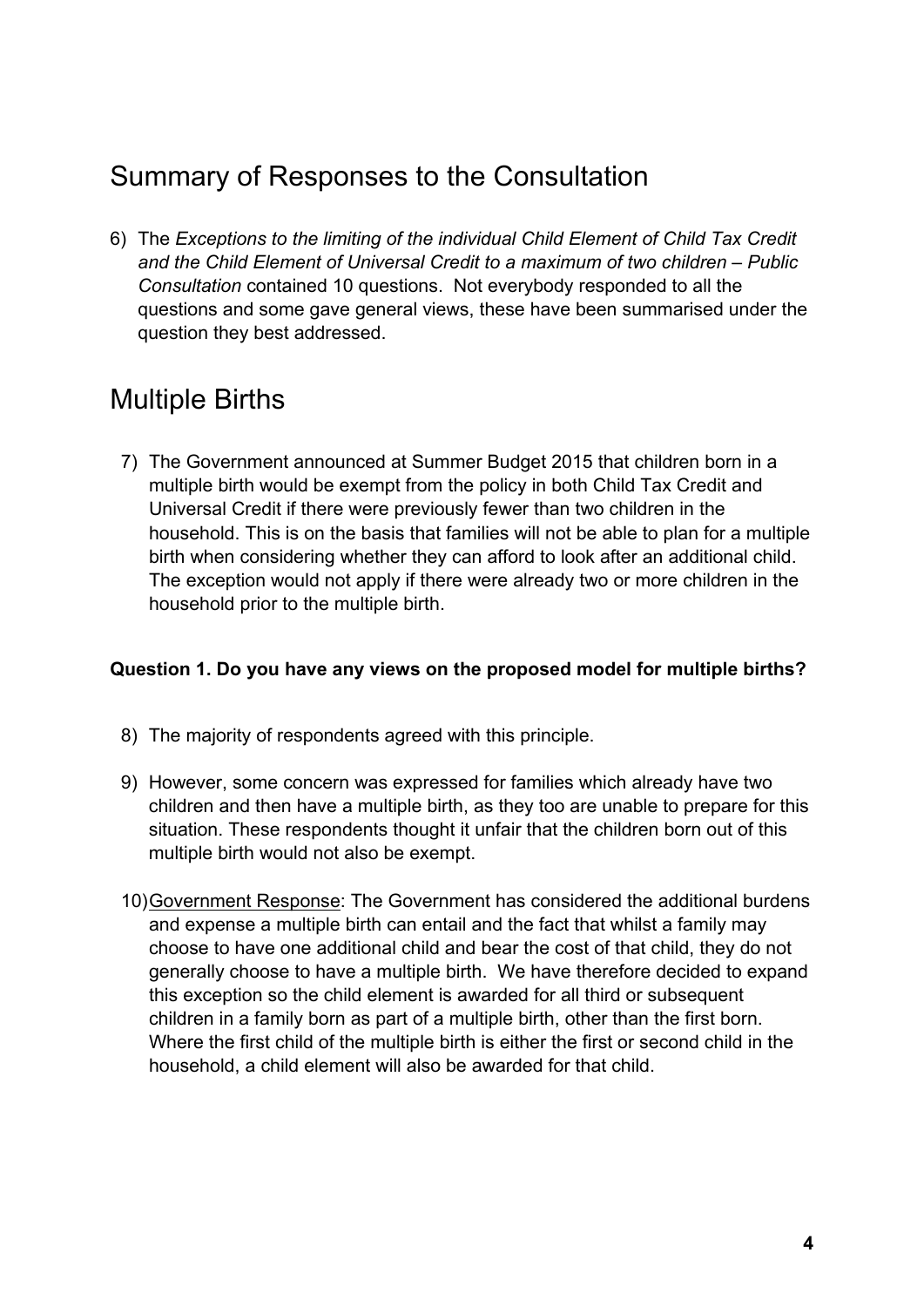# <span id="page-4-1"></span><span id="page-4-0"></span>Children living long-term with family or friends

### Formal caring arrangements

- 11)We proposed that an exception should apply in respect of third or subsequent children who are cared for by the claimant, where the claimant:
	- has a Child Arrangement Order conferring residence or Special Guardianship Order (or their equivalents in Scotland and Northern Ireland and predecessor arrangements) in place; **or**
	- is entitled to Guardian's Allowance; **and**
	- is neither the parent nor step-parent of the child.

#### **Question 2. Are there any other formal arrangements for caring for the children of friends and family which have not been considered above?**

- 12)No further **formal** arrangements have been highlighted. Some concerns were raised that kinship carers of looked after children in Scotland should be included in this exception. Some respondents also highlighted that some of the relevant court orders expire when a child reaches age 16.
- 13)Government Response: Claimants with children looked after by the local authority (e.g. in foster care) are not normally eligible for the Child Tax Credit or Universal Credit Child Element. This is to avoid making dual provision for the same child and applies across the whole of the UK, not only Scotland. Thus, children looked after by the local authority will not be affected by the policy change. Children that are not looked after by the local authority, or who are looked after but for whom the carer has parental responsibility, would be covered by the exception if they have a formal kinship care or permanence order in place in Scotland, if they are appointed as a guardian, or if they meet the relevant criteria for informal caring arrangements.
- 14)In relation to a child where the relevant court order expires on reaching age 16 we plan to specify that the qualifying young person is, or remains exempt, if the claimant has been continuously responsible for them since that time.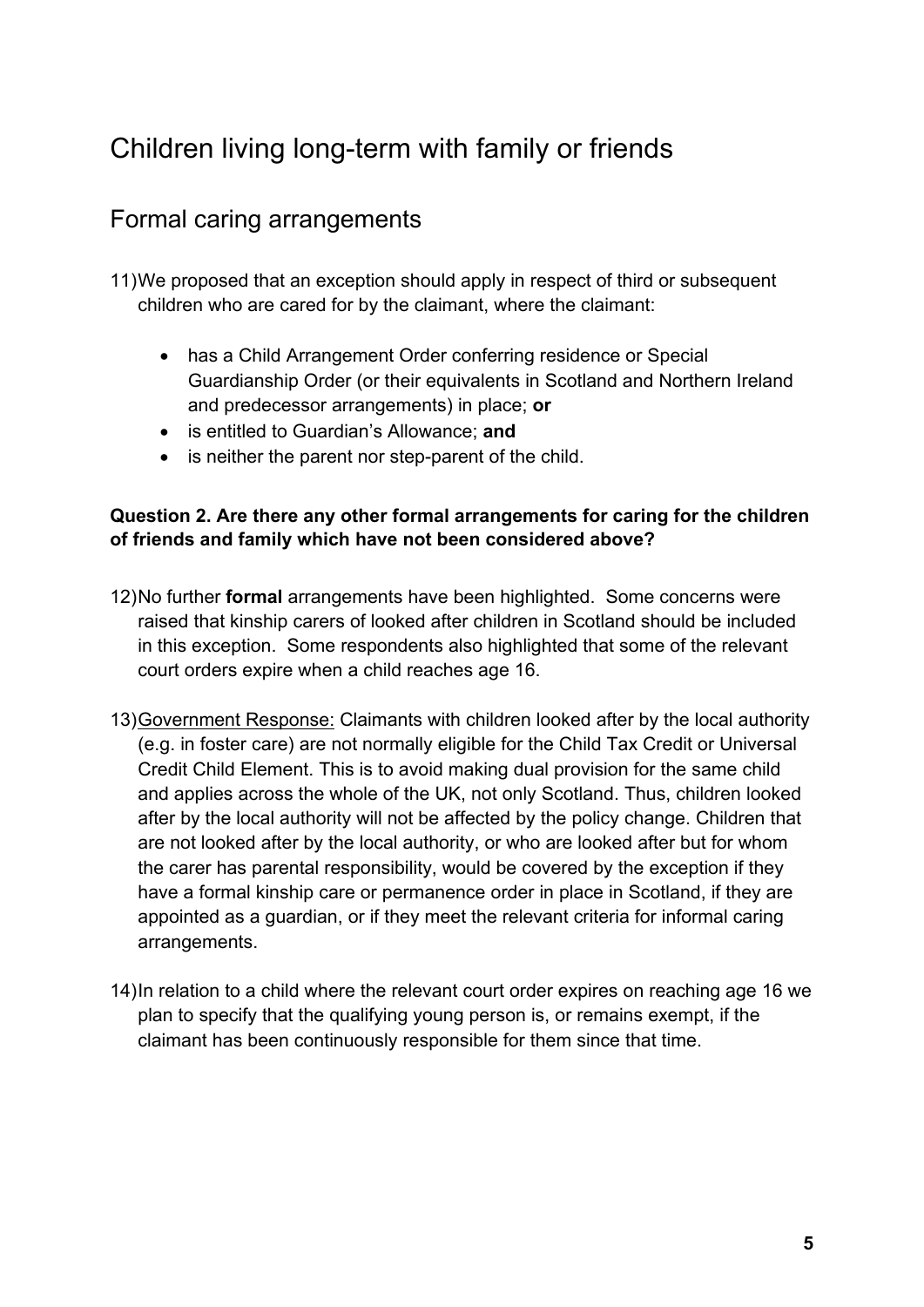### <span id="page-5-0"></span>Informal caring arrangements

15)The Government considered the position of a child living with friends or family because they are unable to live with their parents and who, without this arrangement, is likely to be looked after by the local authority. We proposed that where they are the third or subsequent child in the carer's household they should be an exception to the Child Element limit. To establish eligibility for the exception and ensure that the exception is provided to those for whom it is intended (where there is no formal order in place or entitlement to Guardian's Allowance), the friend or family carer will need to provide evidence from a social worker to support this.

#### **Question 3. Do you agree that evidence from a social worker is the best approach to providing the necessary evidence of the need for an informal family and friends care arrangement?**

- 16)Responses were supportive of including informal caring arrangements within the exception and felt it was important to recognise people that fall into this category. Many supported the use of social workers for evidence purposes, whilst some stated that social workers are not always involved or aware of these situations. Some expressed concerns that involving social services might put arrangements in jeopardy, suggesting that some people would prefer social services to not be involved. It was recommended that we accept evidence from other professionals such as GPs, support workers and teachers who are often involved in or aware of these arrangements.
- 17)Concern was also expressed about social services not having sufficient resources or capacity to provide evidence, particularly in a timely manner.
- 18)Government Response: The exception is intended only for third and subsequent children who would otherwise likely be looked after by the local authority. Given this, we maintain that it is in the child's and the carers' interests that social workers be involved and that they are best placed to confirm that the arrangements meet the requirements of the exception.
- 19)The process for providing evidence will be similar to that provided for under section 17 of the Children's Act 1989 (and the equivalent in the Devolved Administrations) that social workers already undertake when assessing whether a child is in need of local authority services to safeguard and promote their welfare. It is in the best interests of the child to involve social services, even if it is only to make them aware of a new caring arrangement and ensure the needs of the child are being met.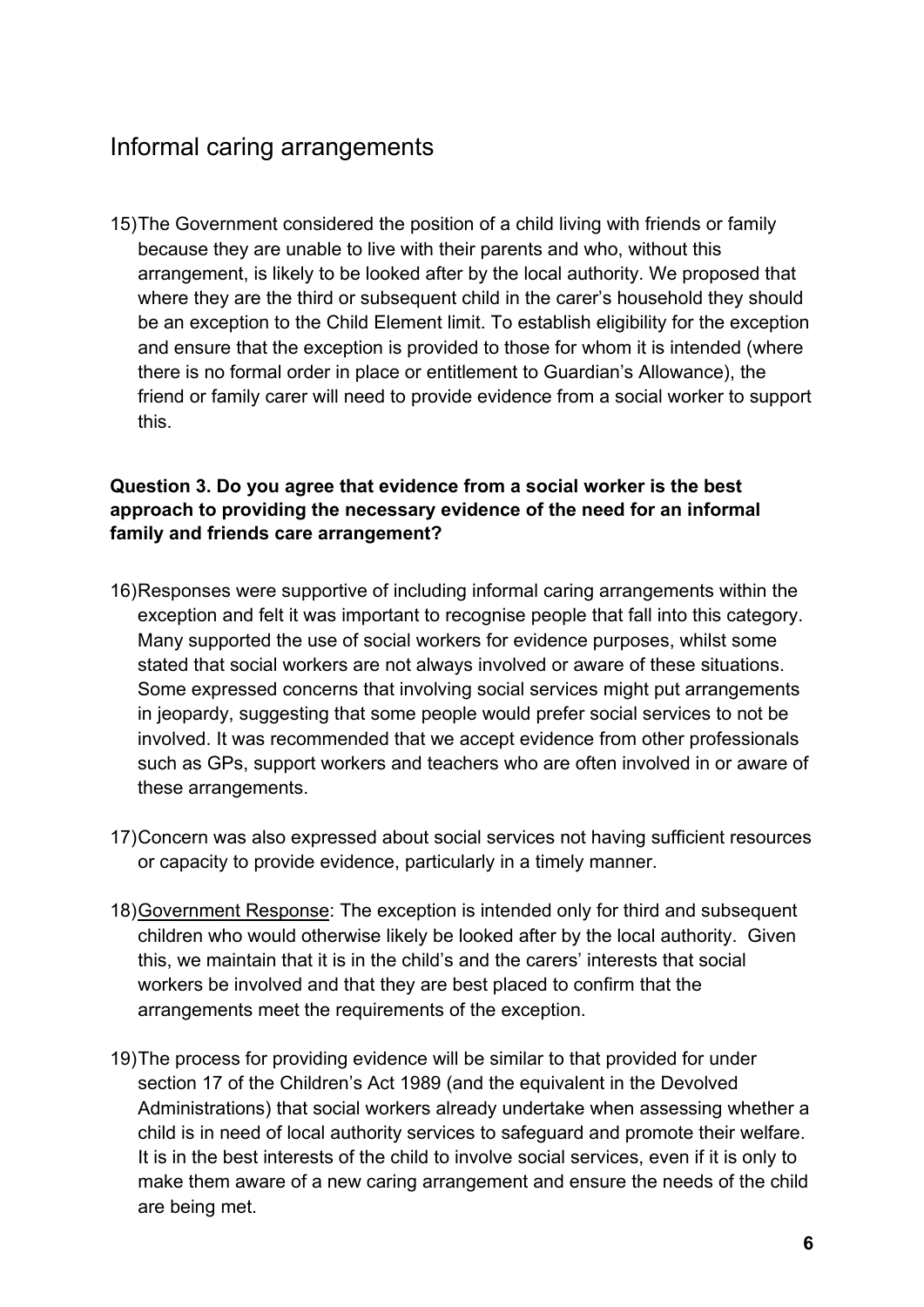20)Where a new central Government policy places an additional burden on local authorities we are required to undertake an assessment of any additional costs and ensure they are fully funded. Whilst we expect that a low number of families across the UK are likely to require this exception, we shall be undertaking such a review in conjunction with the Department for Communities and Local Government and HM Treasury to establish any potential additional burdens.

**Question 4. Are there circumstances where a professional other than a social worker may be able to provide such evidence?** We would be grateful for information as to what these circumstances might be and which professionals may be suitable.

21)Other suggestions for professionals who could provide such evidence were:

- Local council employees e.g. homelessness services
- Advocates
- Police
- Medical professionals
- Support workers
- Housing association staff
- Teachers
- 22)Government Response: We recognise that social services may not currently be involved in all informal care arrangements, but feel it is important to ensure that the exception is only applied to those who meet the criteria. We also think it important, and in the best interests of the child, that where an arrangement is in place that potentially avoids children being placed into care, social services become aware of those family circumstances where support may be required.
- 23)Whilst we believe that social services are best placed to provide verification of the claim, we will want to evaluate how this exception works in practice once the policy is introduced. We therefore plan to specify that only social workers may provide this verification, but allow flexibility for evidence from others to be accepted. This would be in the light of experience in delivering this exception if it becomes apparent that this is required or appropriate.

#### <span id="page-6-0"></span>Children under 16 who become the parents of a child

24)If a claimant receives Universal Credit or Child Tax Credit in respect of a child under the age of 16, who then also has a child while still living with them, this grandchild/new child is added to the claimant's Universal Credit or Child Tax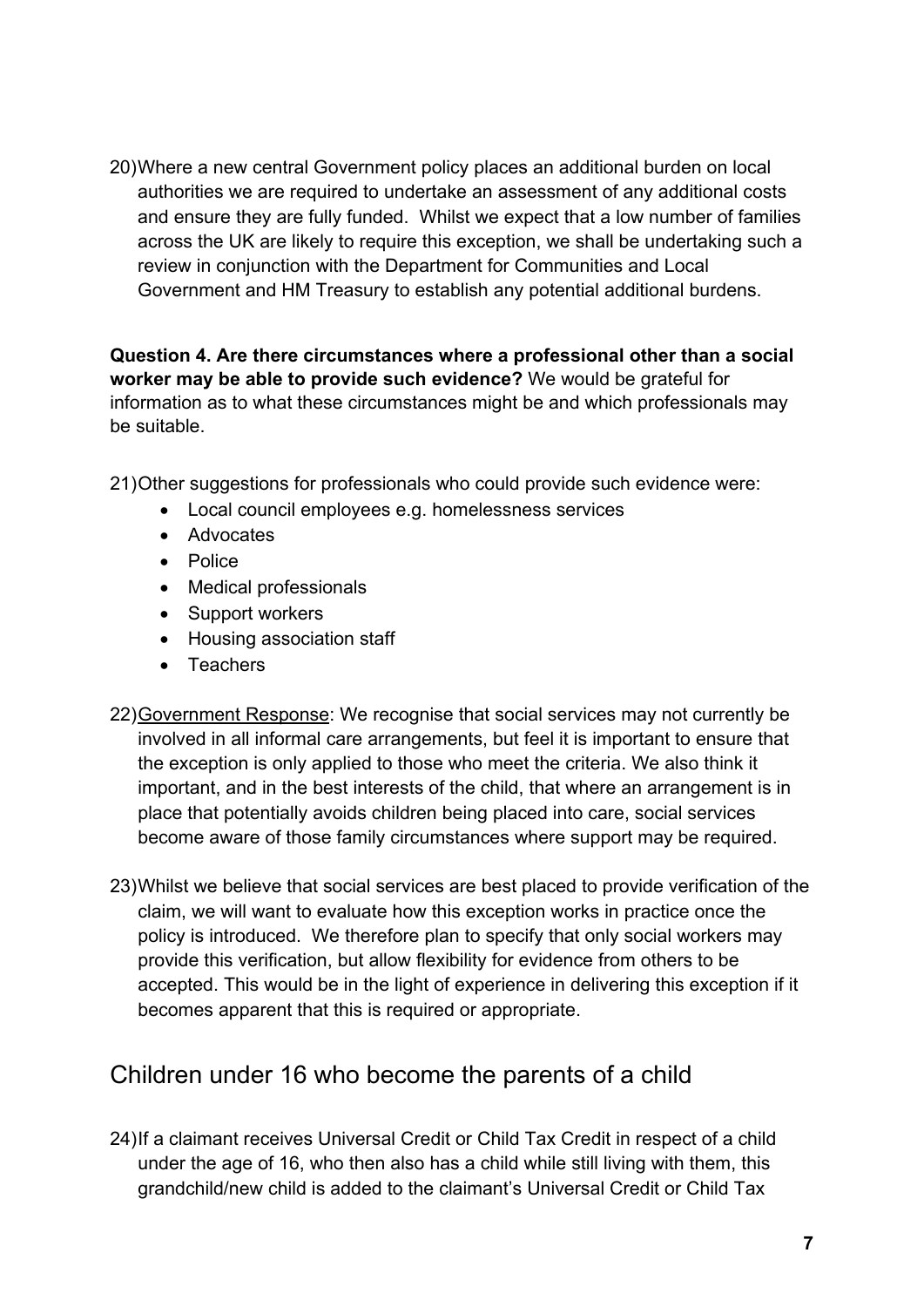Credit claim. The grandchild/new child is therefore added to the existing number of dependent children in the household. This child of a child will be included as an exception where they are the third or subsequent child in the claimant's household.

#### **Question 5. Are there any further considerations we should make in relation to this group of children?**

<span id="page-7-0"></span>25)Most respondents to this question supported this exception.

# Children likely to have been conceived as a result of rape

26)At the Summer Budget 2015, it was announced that an exception to the policy would apply where third or subsequent children were conceived as a result of rape. The Minister of State for Welfare Reform set out further details, recognising that this exception deals with an extremely sensitive issue and it is important that we design and implement the policy sensitively, while providing the right assurance to Government that the additional support is going to those for whom it is intended. He set out that the Government is exploring a third party evidence model.<sup>[2](#page-7-2)</sup>

### <span id="page-7-1"></span>Determining whether a child is likely to have been conceived as a result of rape

27)A third party evidence model is already used in Universal Credit for the temporary relaxation of mandatory work-related requirements for recent victims of domestic violence. We are developing a similar model where a claimant requests the exception and engages with a professional third party. Evidence from this professional third party, demonstrating that the claimant's circumstances are consistent with those of a person who has had intercourse without consenting to it (at a time when the conception of her third or subsequent child might have resulted), will normally be used to determine eligibility for the exception. Thus women are not placed in the position of having to give details about the rape to DWP or HMRC officials and eligibility can be met without a conviction or any judicial finding. The Government will handle this extremely sensitive information discreetly and confidentially, in line with its strict data protection rules. Any documentation sent to claimants will not include the reason for the additional

<span id="page-7-2"></span><sup>-</sup><sup>2</sup> January 27<sup>th</sup> 2016. http://www.publications.parliament.uk/pa/ld201516/ldhansrd/text/160127-0001.htm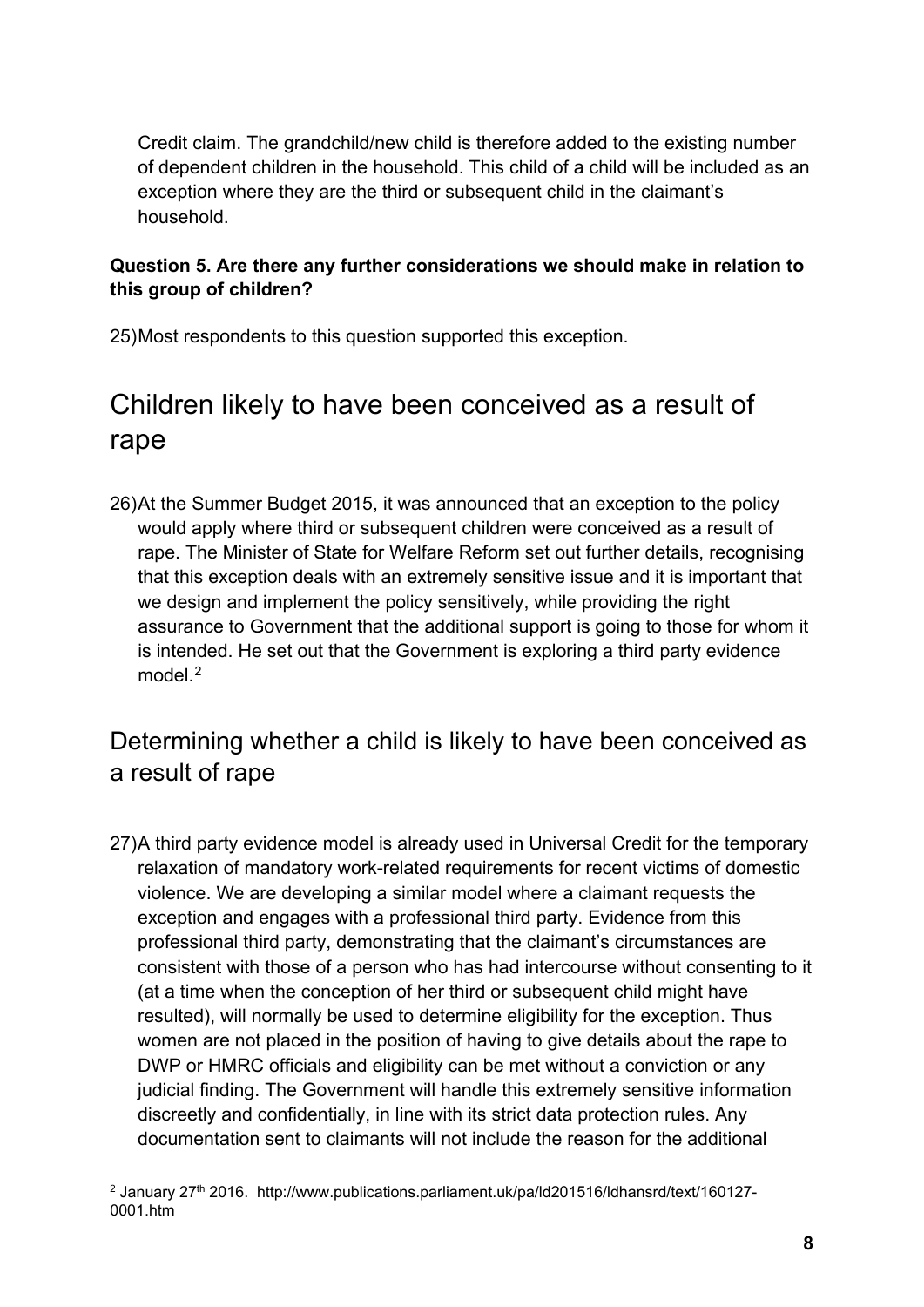payment of the Child Element.

#### **Question 6. Do you have views on using a third party evidence model?**

- 28)This exception elicited the most responses, with many stating that it was unacceptable for Government to ask women to re-live the ordeal of a rape just in order to make a claim for benefit. There were concerns around the mental health impact on victims and pre-conceived perceptions of what a victim should look like if a judgement is being made by a third party. Some respondents felt the measure was intrusive or unworkable and concerns were expressed about protection and retention of sensitive data.
- 29)Government Response: The Government does recognise that the handling of this exception is very sensitive and understands the concerns expressed, but feels it is important to have an exception in place to support claimants in these circumstances. As we introduce the measure we will set up procedures that are mindful of the sensitivities involved. Neither DWP nor HMRC staff will question the claimant about the incident other than to take the claim and receive the supporting evidence from the third party professional.
- 30) We propose that the assurance required from third party professionals be based solely on evidence that the claimant has made contact with the third party and demonstrated that their circumstances are consistent with those of a person whose child has been conceived as a result of non-consensual sex. This would be outlined in guidance for third parties, claimants and staff.
- 31)Respondents were clear that many victims need time to come to terms with what has happened to them before they disclose it to anyone. We appreciate and respect this, and therefore there will be no time limit placed on when the report needs to be made to the third party professional after the actual incident that resulted in the pregnancy, in order to be eligible for the exception.
- 32) Any data or evidence received will be handled in accordance with the rules that DWP and HMRC already use for holding and using extremely sensitive data.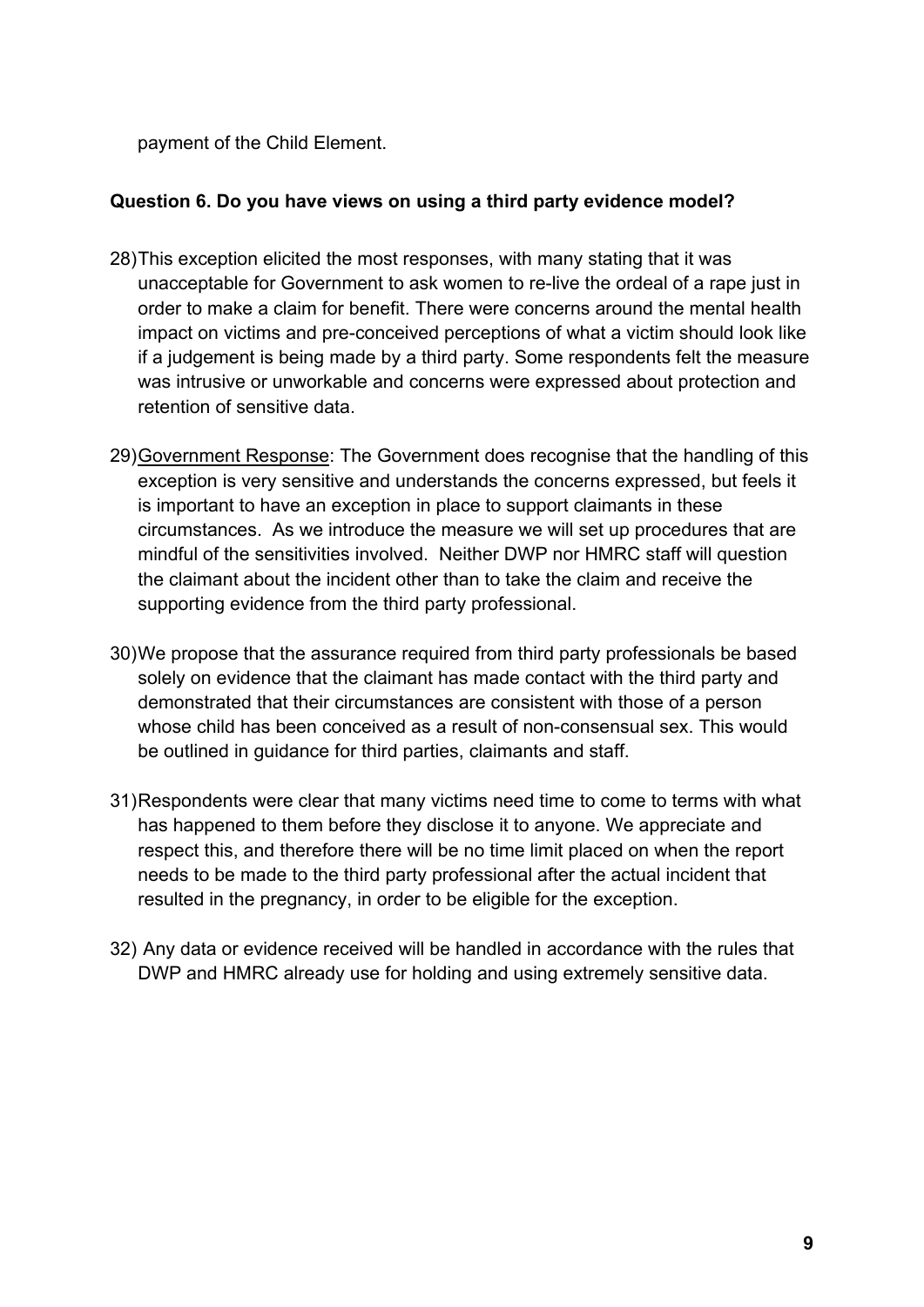### <span id="page-9-0"></span>Who is recognised as a professional third party

**Question 7.** As part of exploring a third party evidence model approach, we have been considering the list of possible third parties and **would be grateful for advice as to whether this is the right list, or whether there are other professionals and bodies that should be added**:

- Health care professionals (including GPs, other doctors and nurses, midwives and health visitors)
- Police officers
- Registered social workers
- Registered counsellors
- Independent Sexual Violence Advisers
- Other organisations such as specialist rape charities approved by the Secretary of State (in the case of Universal Credit) or by the Treasury (in the case of Child Tax Credit)
- 33) Consultation responses did ask for the third parties list to be broadened with suggestions including, for example, local authority homelessness services and housing organisations.
- 34)Government Response: We have considered this question very carefully, balancing the need to have only suitable professionals who are able to make the proposed assessment and provide support to claimants in these circumstances against the need for the professionals to be readily accessible to all claimants. On balance, our view is that it is important to limit the list to professionals who are trained to deal with such sensitive situations and with whom it would be beneficial for the claimant to engage in order to obtain relevant guidance and support. In order to allow flexibility the list will be set out in guidance and approved by the Secretary of State or by the Commissioners for Her Majesty's Revenue and Customs. It will include health care professionals, social workers and relevant specialist charities, with the ability to add third parties as appropriate in the light of experience in delivering this exception.

**Question 8. We are interested in hearing from third parties about any considerations we should take account of as part of the process of providing evidence for the exception. In particular, if there are any issues which might make it more difficult for a third party to assess a claim for exception, including non-recent cases.**

35)Most responses were concerned about the claimant having to talk to anyone about their experience. However, some did feel that if an exception was to be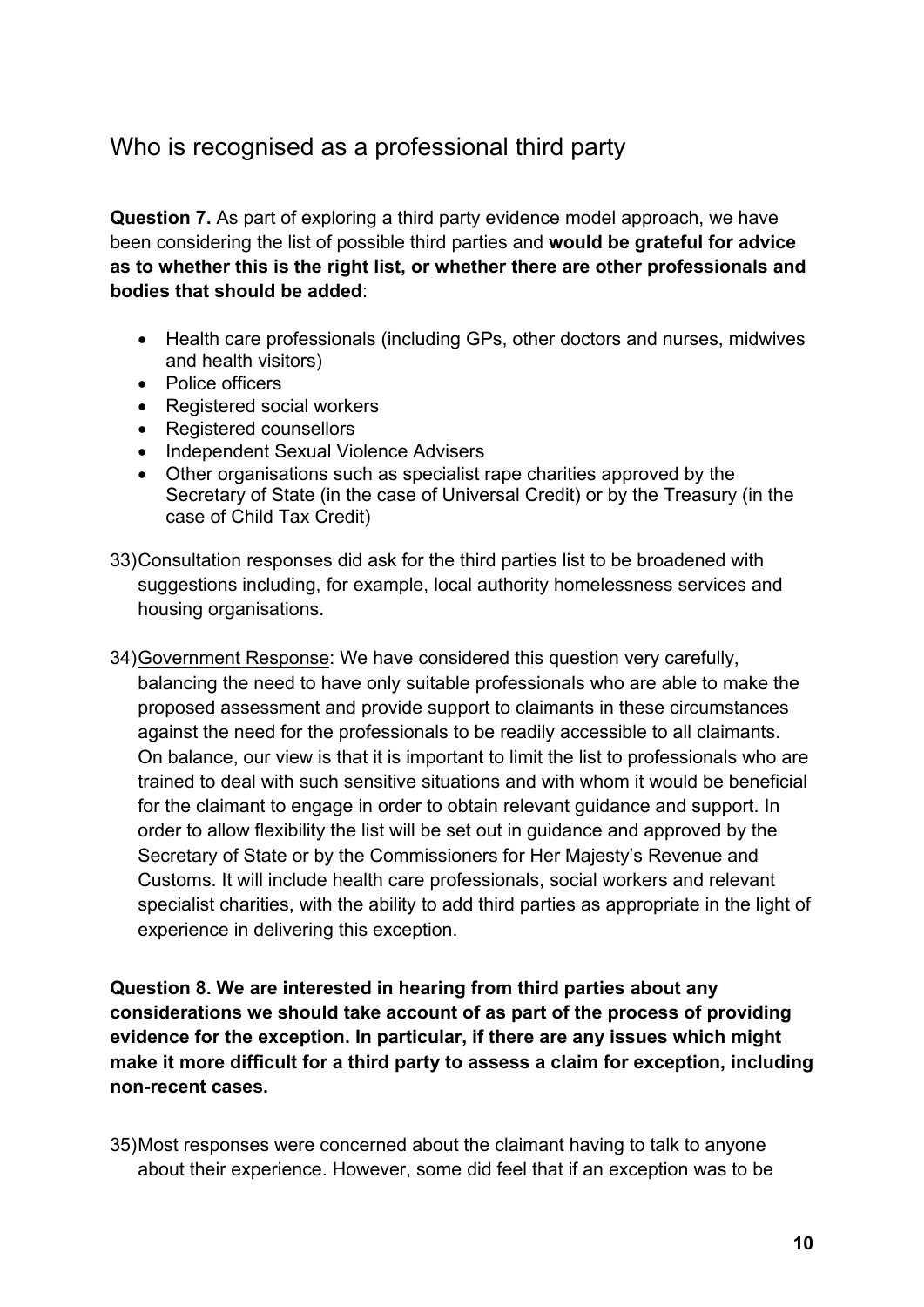introduced a third party model was probably the best way forward and the list of professional groups was broadly right.

36)Government Response: We recognise the extremely difficult circumstances that those claiming this exception will be in. We agree that a third party model is the best approach to take with this exception, with no time limit placed on when the report needs to be made to the third party professional after the actual incident that resulted in the pregnancy.

### <span id="page-10-0"></span>Coercion and control

- 37)The consultation responses have highlighted the difficulty of identifying consent within abusive relationships and particularly distinguishing between rape and sexual intercourse which takes place within a domestic abuse situation involving coercion and control.
- 38)Government Response: We believe it is important to take account of those in controlling and coercive relationships. We have therefore decided to include third or subsequent children conceived in such circumstances within the nonconsensual conception exception. We will use aspects of the legal definition of the criminal offence of "controlling or coercive behaviour in an intimate or family relationship", recently legislated for by the Home Office.

### <span id="page-10-1"></span>Requirement to not be living with the alleged perpetrator

39)The consultation proposed making it a requirement for eligibility for the exception that the claimant confirms that she is not living with the alleged perpetrator. Beyond the need to confirm this, there will be no requirement to identify the alleged perpetrator.

#### **Question 9. Are there other considerations we should take into account in respect of the requirement to not be living with the alleged perpetrator?**

- 40)Many consultation responses highlighted the difficulty for victims leaving abusive partners, and the threat of further violence, and asked to remove this requirement.
- 41)Government Response: The Government recognises that victims' circumstances differ. Our intention is to minimise the risk of harm to the victim, whilst acknowledging that not all victims will feel able to leave the perpetrator, and that victims may return to the perpetrator later in time. However we are concerned that paying the Child Element to claimants for third and subsequent children born in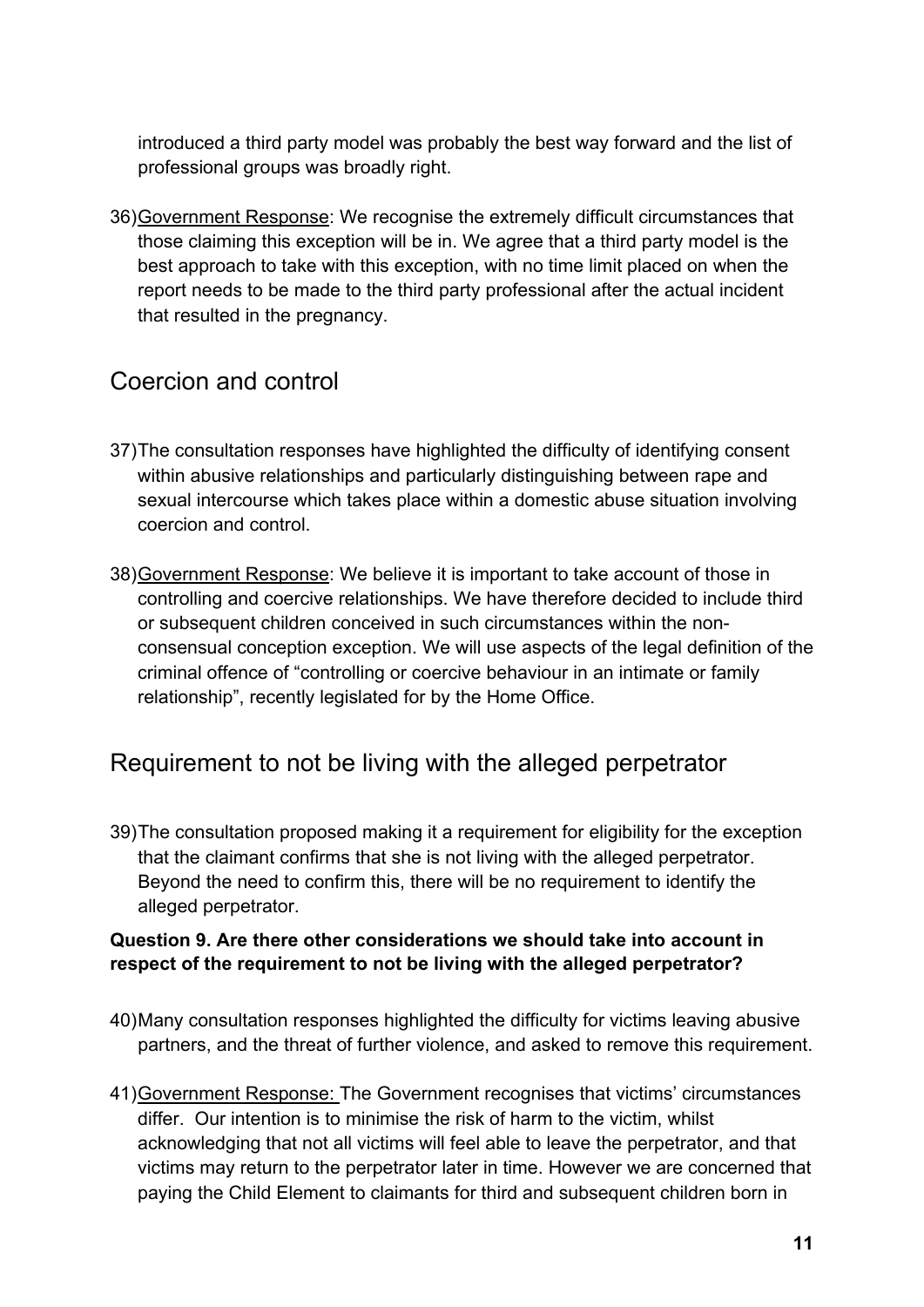these circumstances, where they have not left the alleged perpetrator, would allow the alleged perpetrator to financially benefit from the abuse. This would put them in an advantageous position in comparison to other families who would be limited to support for two children. Rather than financial support through benefits for those who do remain with the perpetrator, we think other forms of victim support are more appropriate.

- 42)On 8 March, to mark International Women's Day, the Government published its Violence Against Women and Girls (VAWG) Strategy for this Parliament. Over this spending review period, we are providing £80m of dedicated VAWG funding to continue to provide a bedrock of critical services for VAWG, and to support a transformation in local service delivery to support local areas to build coherent pathways of support for victims at every stage.
- 43)The Government has also announced money from the Tampon Tax will go to support victims of domestic violence.

### <span id="page-11-0"></span>Where there has been a conviction or compensation award for rape

44)Alternatively to the third party evidence model, we proposed that the exception will apply where there is a successful conviction or award of compensation from the Criminal Injuries Compensation Authority for rape occurring (at a time when the child's conception might have resulted).

#### **Question 10. Do you agree with this approach?**

- 45)Responses agreed that this should be used as evidence, but should not be used as the only form of corroboration for the exception.
- 46)Government Response: We intend to provide for this approach as an alternative to the third party model as a means of evidencing that a third or subsequent child is likely to have been conceived through non-consensual sex (whether this was rape or within circumstances of domestic coercion and control). The exception will therefore also apply where there has been a conviction for the criminal offence of controlling or coercive behaviour in an intimate or family relationship, or a relevant criminal injuries compensation award, where this is likely to have led to the conception of the child.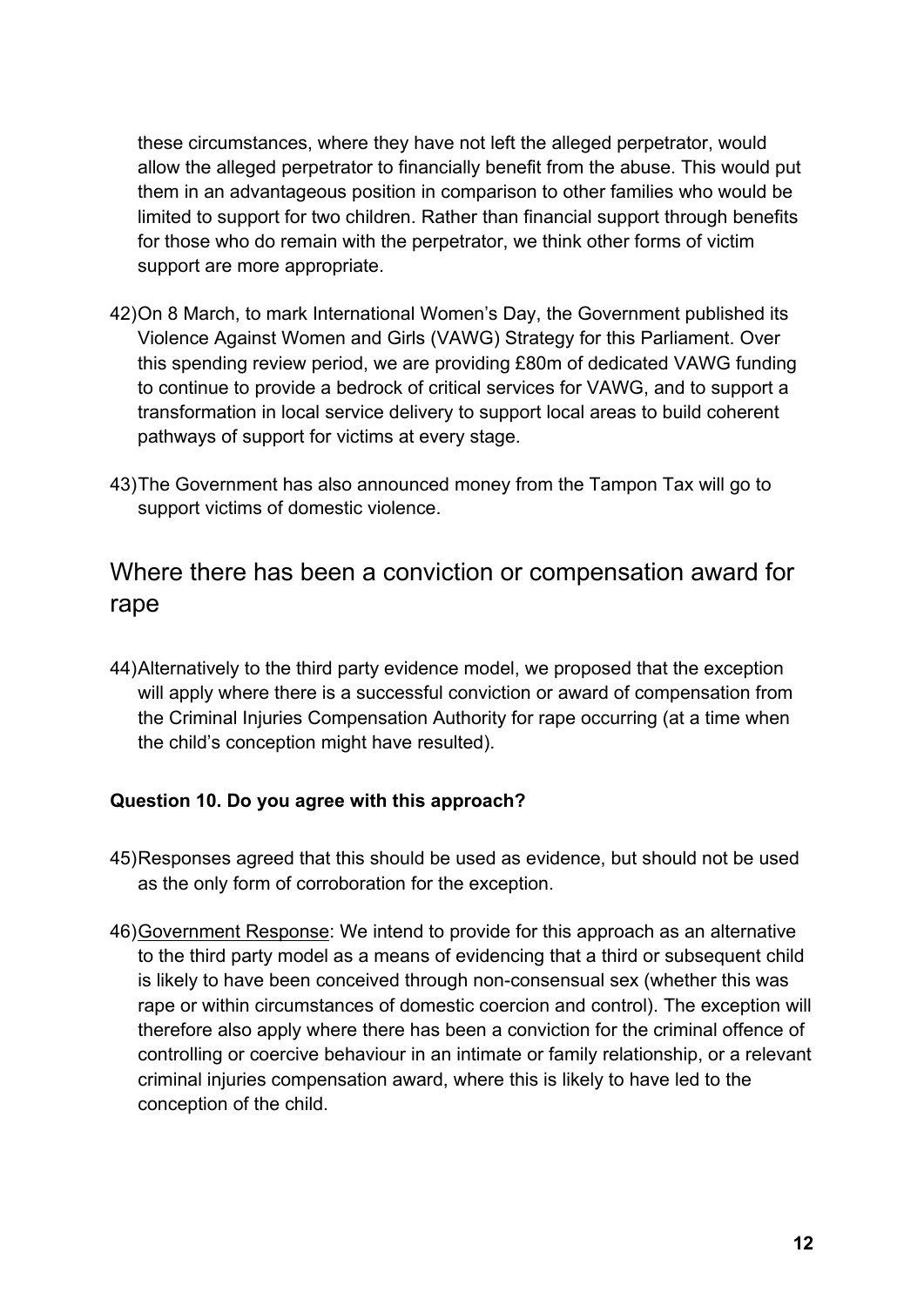# <span id="page-12-0"></span>Legislation

47)The Government will bring forward the regulations to provide for the exceptions in Child Tax Credit and Universal Credit in time for the introduction of the policy from 6 April 2017. These regulations will also include the other necessary consequential changes in Housing Benefit, Income Support and Jobseekers Allowance.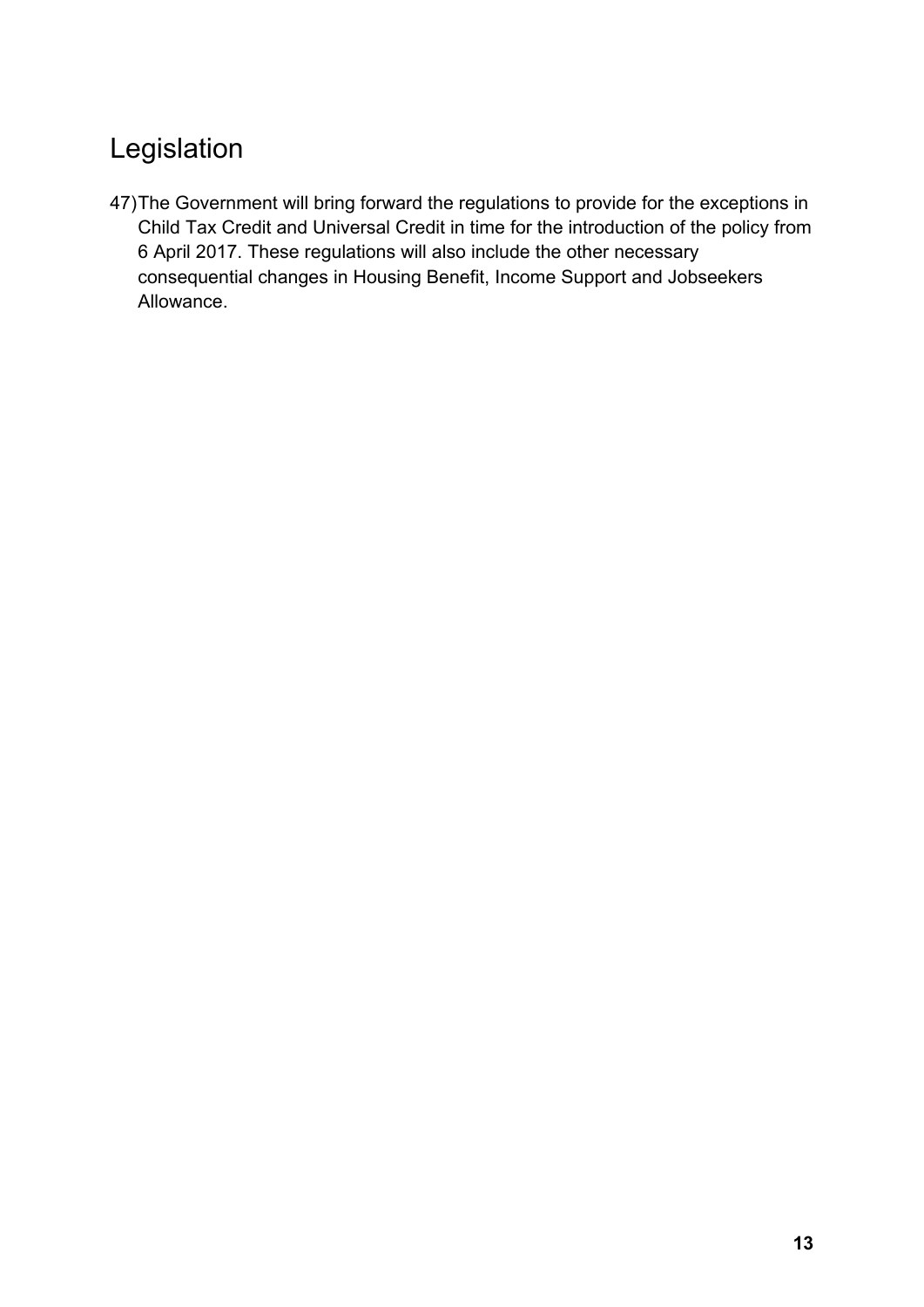# <span id="page-13-0"></span>Organisations who responded to the Consultation

Agudas Israel Community Services Auchmuty learning Centre Bromsgrove District Housing Trust (BDHT) Caritas Social Action Network (CSAN) Centre for Excellence For Looked After Children in Scotland (CELCIS) Child Poverty Action Group (CPAG) Citizens Advice Citizens Advice Coventry Citizens Advice Reigate & Banstead Bureau Citizens Advice Scotland Community Housing Cymru (CHC) Contact a Family Cross Keys Homes Dumfries and Galloway Citizens Advice Service (DAGCAS) Durham County Council Engender Equality and Human Rights Commission (EHRC) Gipton Supported Independent Living (GIPSIL) Glasgow City Council Grandparents Plus Gwent Welfare Reform Partnership (GWRP) Hertfordshire County Council Interlink Foundation Jewish Community Council of Gateshead (JCCG) Kinship Care Alliance (KCA) Local Government Association Social Security Advisors Low Incomes Tax Reform Group (LITRG) North Ayrshire Health & Social Care Partnership (NAHSCP) North Tyneside Citizens Advice Bureau Parenting Northern Ireland